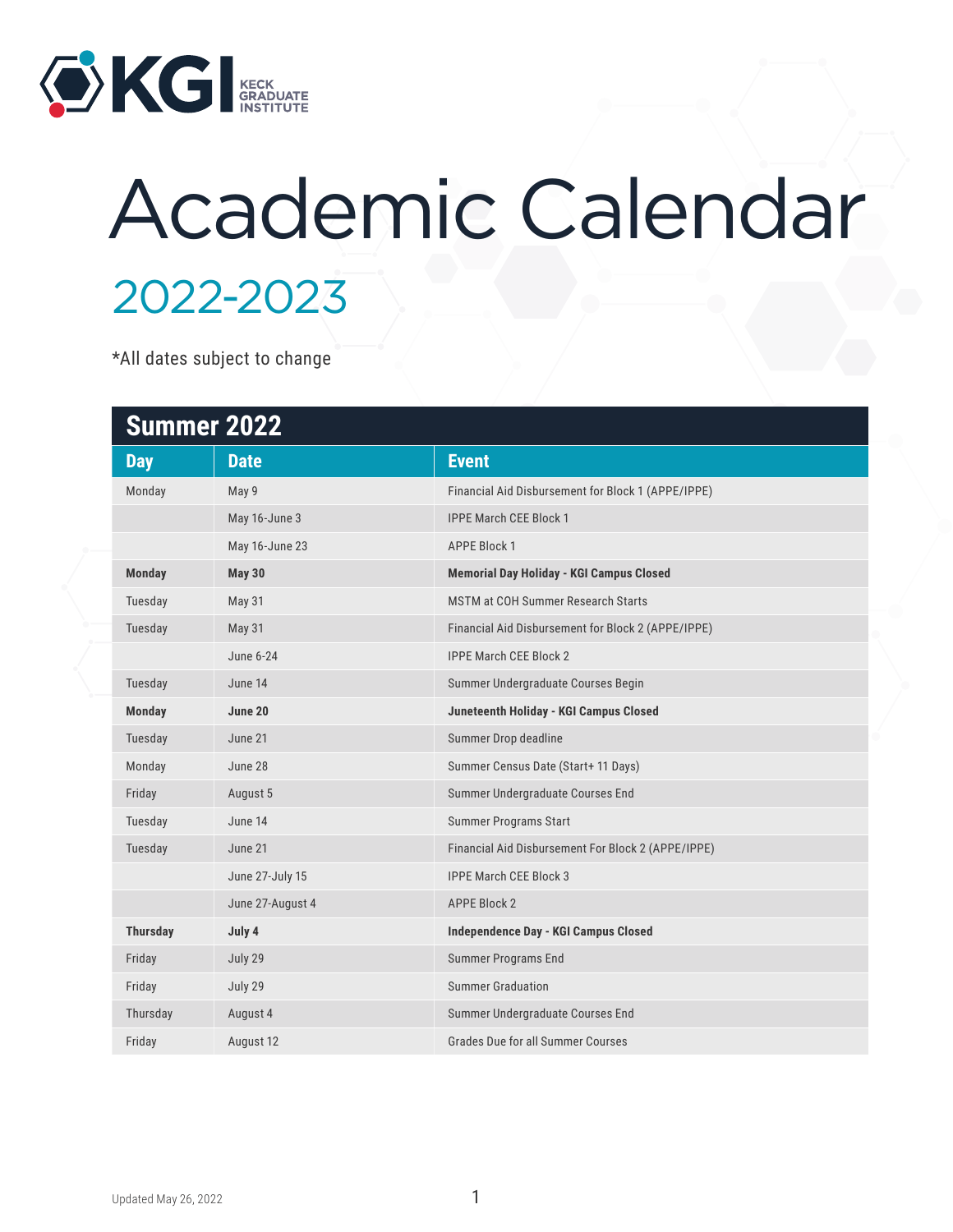

| <b>Fall 2022</b> |                         |                                                          |
|------------------|-------------------------|----------------------------------------------------------|
| <b>Day</b>       | <b>Date</b>             | <b>Event</b>                                             |
|                  | August 15-September 22  | <b>APPE Block 3</b>                                      |
| Wednesday        | August 17               | International Student Orientation                        |
| Thursday         | August 18               | All KGI Student Orientation                              |
| Friday           | August 19               | New PharmD P1 Student Orientation                        |
|                  | August 19-26            | Riggs School Academic Prologue                           |
|                  | August 19-23            | <b>Genetics Academic Orientation</b>                     |
|                  | August 23-24            | <b>MSCM Student Orientation</b>                          |
|                  | August 22-26            | New PharmD P1 Academic Prologue                          |
|                  | August 22-26            | <b>IPPE 3 Simulation Block 2</b>                         |
|                  | August 24-26            | OTD Academic Prologue                                    |
|                  | August 25-26            | <b>MSPA Orientation Class 2024</b>                       |
| Friday           | August 26               | MSTM @COH Summer Research Ends                           |
| Monday           | August 22               | <b>Fall Financial Aid Disbursement</b>                   |
| Monday           | August 29               | First Day of Instruction (Semester & Module 1)           |
| Monday           | TBD                     | Returning Student Orientation                            |
|                  | <b>September 5</b>      | Labor Day Holiday - KGI Closed                           |
| Monday           | August 31               | <b>TMP Orientation</b>                                   |
| Wednesday        | September 9             | Last Day to Submit MS/MSTM Thesis Contract               |
| Friday           | September 9             | TMP Kick Off Day                                         |
| Monday           | September 5             | Last day to Add Module 1 or Full Semester Course         |
| Friday           | October 7               | Last Day to Submit Intent to Graduate Form for Fall 2022 |
| Monday           | September 12            | Deadline to Submit Student Health Insurance Waiver       |
| Monday           | September 12            | Last day to Drop Module 1 Course                         |
| Friday           | October 21              | Last day of Module 1                                     |
| Monday           | October 24              | First day of Module 2                                    |
|                  | September 26-November 3 | APPE Block 4                                             |
| Friday           | October 28              | Module 1 Grades Due                                      |
| Monday           | October 31              | Last Day to Add Module 2 Courses                         |
| Monday           | November 14             | Last Day to Drop Module 2                                |
| Monday           | November 14             | Last Day to Schedule Dissertation Defense                |
|                  | November 7-December 15  | APPE Block 5                                             |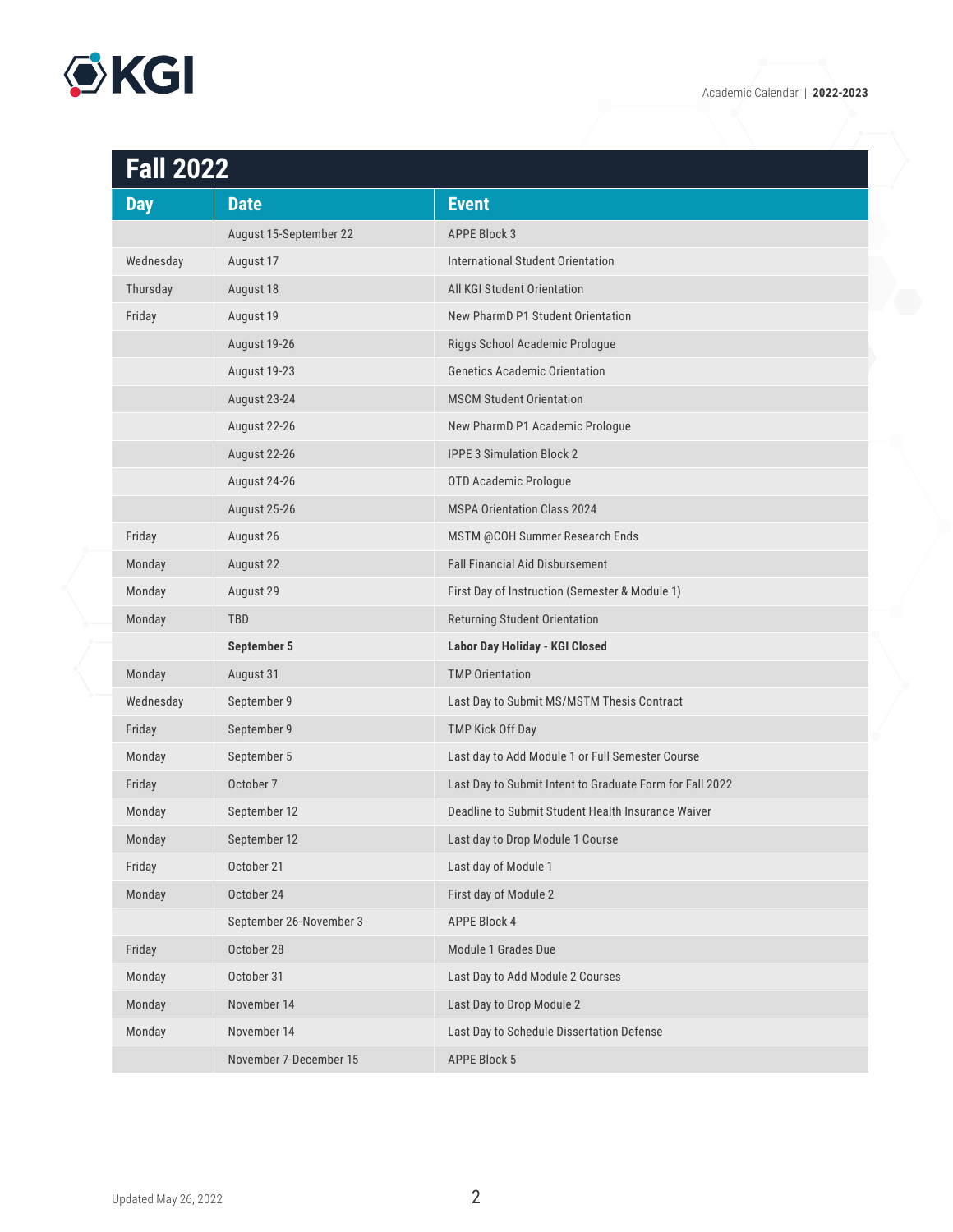## **OKGI**

## **Fall 2022 Continued**

| <b>Day</b>    | <b>Date</b>                  | <b>Event</b>                                                           |
|---------------|------------------------------|------------------------------------------------------------------------|
|               | November 15-18               | Pre-registration for Spring 2023                                       |
|               | November 23-25               | <b>Thanksgiving Break (Holiday - No Classes)</b>                       |
|               | November 21-25               | <b>MSPA Thanksgiving Break (Holiday - No Classes)</b>                  |
| Monday        | November 28                  | Last Day to Defend Dissertation                                        |
|               | December 7 and December 9    | <b>TMP Confidential Faculty Presentations</b>                          |
| Friday        | December 9                   | Last Day of Instruction                                                |
| Friday        | November 28                  | Last Day to Defend PhD dissertation for Fall Graduation                |
| Monday        | December 12                  | <b>Final Exams Begin</b>                                               |
| Monday        | December 16                  | Final Exams end / KGI Grades Due (SPHS Grades and Graduating Students) |
| Friday        | December 16                  | Last Day of Module 2 and Full Term Courses                             |
|               | <b>December 17-January 8</b> | <b>OTD Winter Break</b>                                                |
|               | <b>December 19-January 2</b> | <b>MSPA Winter Break</b>                                               |
| Wednesday     | December 21                  | <b>Winter Closure Begins</b>                                           |
| <b>Monday</b> | January 2                    | <b>Winter Closure ends</b>                                             |
| Wednesday     | January 6                    | Module 2 and Full Term Grades Due (Riggs School, genetics programs)    |

## **Spring 2023**

| <b>Day</b>    | <b>Date</b>          | <b>Event</b>                                   |
|---------------|----------------------|------------------------------------------------|
| Day           | January 3            | <b>MSPA First Day of Class</b>                 |
| Monday        | January 2-14         | SPHS Intercession/Extended Learning            |
|               | January 2            | Financial Aid Disbursement APPE Block 6        |
| Monday        | January 2-9          | APPE Block 6                                   |
| Monday        | January 9            | OTD First Day of Class                         |
|               | January 9-12         | TMP Work Week (Mandatory for TMP Participants) |
| Tuesday       | January 10           | <b>Financial Aid Disbursement</b>              |
| <b>Monday</b> | January 16           | Martin Luther King Jr Holiday - KGI Closed     |
| Monday        | January 17           | First Day of Instruction (Semester & Module 1) |
| Tuesday       | January 24           | Last day to Add Module 1                       |
| Friday        | January 27           | KGI Research Retreat / PhD Presentation Day    |
| Monday        | February 6           | <b>Financial Aid Disbursement-Block 7</b>      |
| Monday        | February 13-March 23 | <b>APPE Block 7</b>                            |
| Thursday      | March 10             | Last Day of Module 1                           |
|               | <b>March 13-17</b>   | <b>Spring Break</b>                            |
| Monday        | March 20             | First day of Module 2                          |